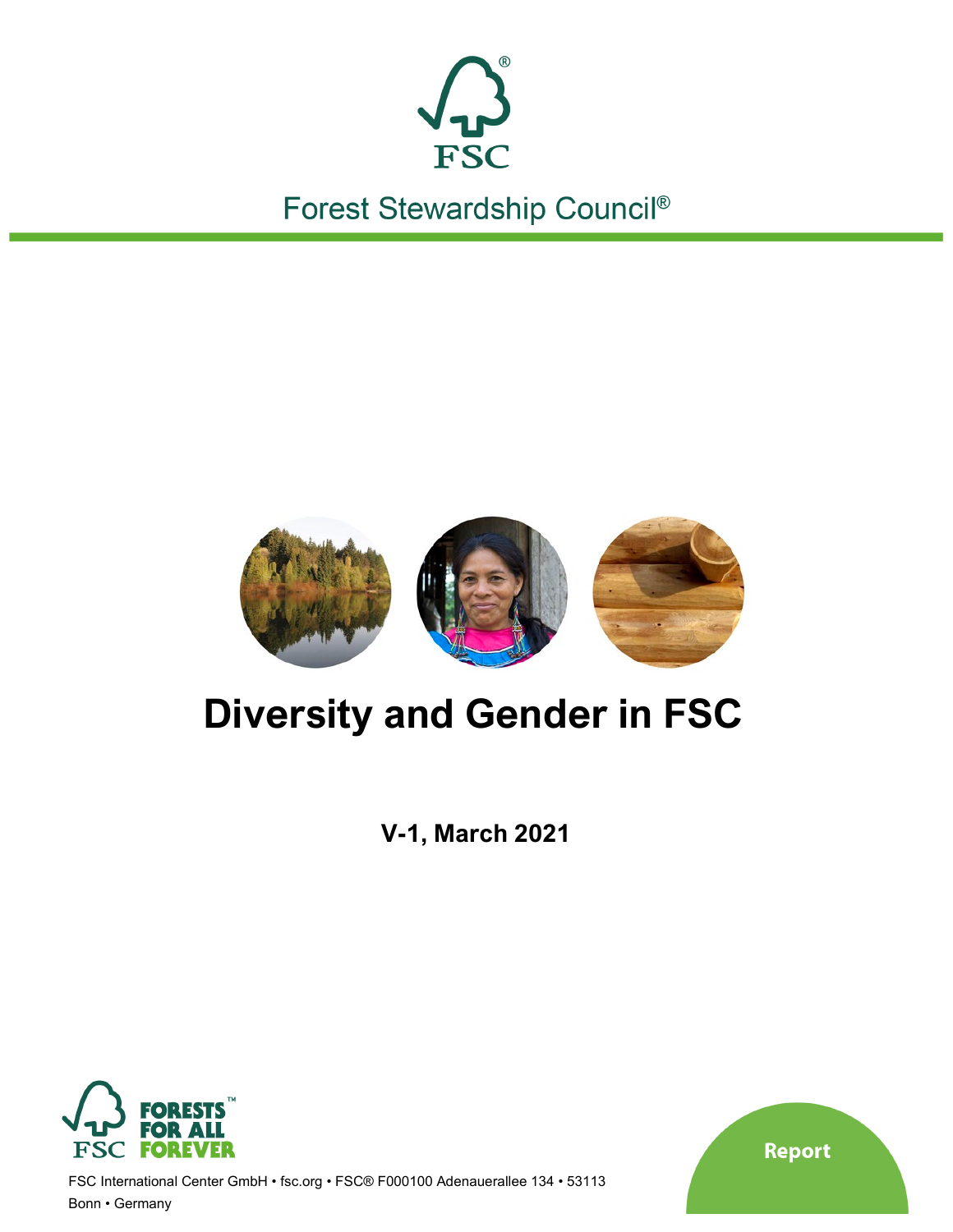## **Diversity and Gender in FSC**

## **Table of contents**

| 1.                                                                               |  |
|----------------------------------------------------------------------------------|--|
| 2.                                                                               |  |
|                                                                                  |  |
|                                                                                  |  |
|                                                                                  |  |
|                                                                                  |  |
|                                                                                  |  |
|                                                                                  |  |
| Implementation of Gender requirements in FSC's certification scheme and auditing |  |
|                                                                                  |  |
|                                                                                  |  |
|                                                                                  |  |
|                                                                                  |  |
|                                                                                  |  |
|                                                                                  |  |
|                                                                                  |  |
|                                                                                  |  |
|                                                                                  |  |
| 3.1.1 FSC global staff, incl. FSC network and standard development groups  16    |  |
|                                                                                  |  |
|                                                                                  |  |
|                                                                                  |  |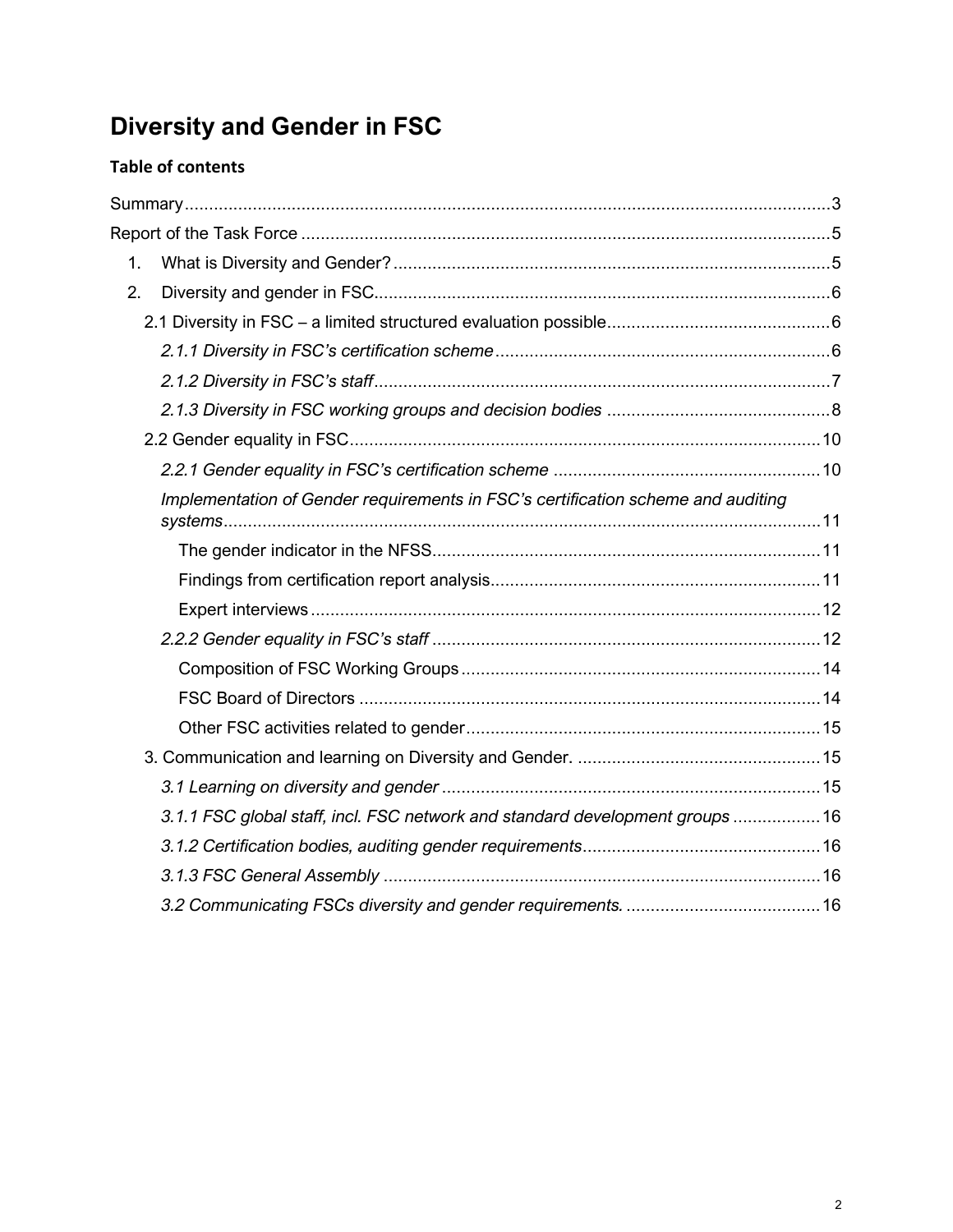## <span id="page-2-0"></span>**Summary**

Many international organisations<sup>[1](#page-2-1)</sup> in the multilateral and development world have given priority to mainstreaming diversity and gender equality in their work since the late 90s. FSC's Global Strategy and the Forest Stewardship Standards reference diversity and gender equality, Goal 5 of the UN Sustainable Development Goals since 2012.

This paper takes stock of where FSC is in the development of diversity and gender equality and proposes some next steps. It has been developed by a staff Task Force on Diversity and Gender, [2](#page-2-2) which assessed the existing diversity and gender initiatives in FSC to develop a baseline for further steps. The work was supported by Board liaisons Martha Nuñez and Linda Fienberg. A work plan for the Taskforce can be found in annex 1. The Task Force identified four main fields of work:

- 1. Monitoring (or assessment) of gender and diversity in FSC's standard setting and auditing systems.
- 2. Monitoring gender responsiveness and diversity in FSCs worldwide human resources.
- 3. Learning on gender and diversity.
- 4. Gender and diversity awareness and outreach.



The methodology used by the Task Force has 4 pillars:

1. Collecting information on the existing elements in the FSC certification scheme on diversity and gender equality, as well in FSC's global staff.

2. Consult findings and collect additional findings, specifically of auditors and Certification Bodies (CB) (for the FSC scheme).

3. Adapt where needed through learning processes.

4. Implement adaptations and other suggestions.

Pillar 1 is completed and reported upon here. For pillar 2, the Task Force was hindered by the COVID-19 pandemic, which caused CB meetings to be made virtual and meant that the meetings were much more focussed on solving priorities for CBs. A workshop on auditing the gender indi-

cator could not be included. $3$  The pandemic also delayed the survey amongst the FSC global staff. This means that findings have not yet all been consulted, and the work is in different stages for different elements. Nevertheless, the Task Force presents in this report findings of the evaluation and consultation that took place.

In summary, the Task Force proposes as a next step to develop a framework including but not limited to the following highlights:

- Ensure appropriate attention and action to diversity and gender in standard development for national (NFSS), composition of working groups and technical working groups, and auditing and reporting.
- Maintain focus on striving towards and/or ensuring diversity and gender balance in FSC decisionmaking bodies.
- Focus capacity-building efforts for staff and Network Partners on enabling diversity and gender balance, including, and not limited to, leadership roles.
- Encourage inclusion of diversity and gender perspectives in the field activities<sup>[4](#page-2-4)</sup> of FSC.

<span id="page-2-3"></span><sup>3</sup> However, we believe there is very little experience so far with auditors on auditing the gender requirements, looking at the few CARs we have found. In addition, 2020 was a lost year for gender auditing due to COVID and audit derogation and desk audits.

<span id="page-2-4"></span><sup>4</sup> Including regional and national offices.

<span id="page-2-1"></span><sup>1</sup> Links to resources[: FAO,](http://www.fao.org/gender/resources/publications/en/) [FAO-UNECE,](https://www.unece.org/fileadmin/DAM/timber/docs/publications-other/Time%20for%20Action_Gender%20and%20Forestry.pdf) [UNFCCC,](http://unfccc.int/gender_and_climate_change/items/7516.php) [CBD,](https://www.cbd.int/gender/) [UN Women Watch,](https://www.unwomen.org/en) [World Bank,](https://www.worldbank.org/en/research/dime/brief/dime-gender-program) [CIFOR, IUCN](http://www.cifor.org/knowledge/publication/4026/) and many others

<span id="page-2-2"></span><sup>&</sup>lt;sup>2</sup> The task force: Marion Karmann (engagement research), Joachim Meier-Dörnberg (PSU), Mathias Fecht and Bea Eimermacher (HR) and Gemma Boetekees (Stakeholder Solutions).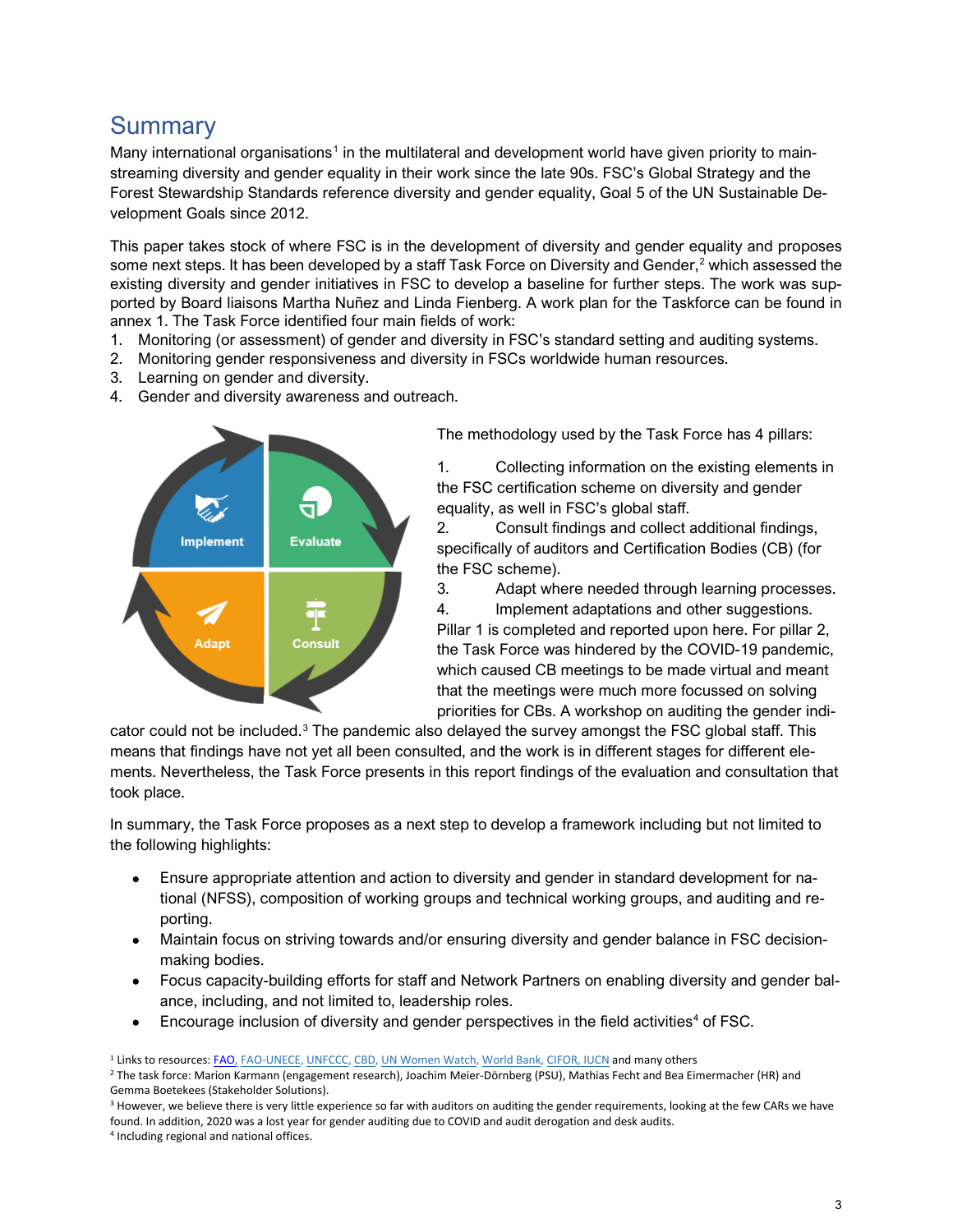• Develop communication with members and stakeholders showing FSC's diversity and gender approaches through storytelling, targeted messaging, etc., increasing levels of consciousness on diversity and gender issues in key FSC audiences.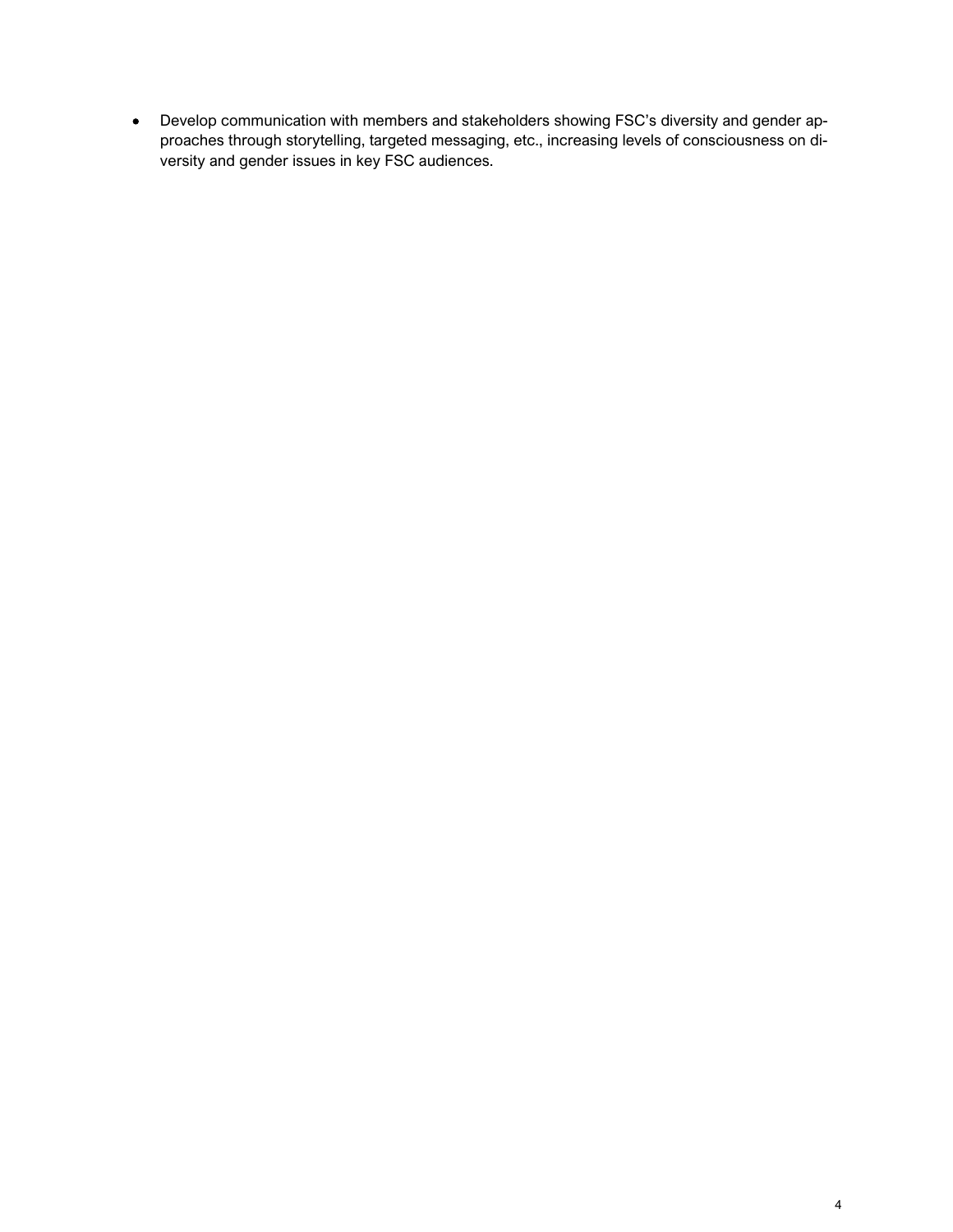## <span id="page-4-0"></span>Report of the Task Force

## <span id="page-4-1"></span>1. What is Diversity and Gender?

An inclusive organization means that all people in the organisation should feel represented and be heard. However, across the globe, minorities and marginalized groups are often structurally excluded, including in the world of forestry and forest products development. As a result, the representation, participation, knowledge-sharing, and leadership of women, young people, members of Indigenous Peoples, and other marginalized groups remain low.

Diversity and gender equality are important focal points in FSC's work. Through our projects and certification scheme, we aim to contribute to the active participation of all groups in society and the equal distribution of power and influence between economic, social, and environmental interests, and also between women and men, regardless of their age, gender, race, religion, sexual orientation, or ethnic background.

**Diversity** reflects the visible and invisible differences that exist among people, including, but not limited to, gender identity, race, ethnic origin, sexual orientation or identity, age, economic class, language, religion, location, nationality, education, and family/marital status. These visible and invisible differences among people can also lead to differences in experiences, values, attitudes, and ways of thinking, behaving, communicating, and working.

*Gender* refers to the roles, responsibilities, rights, relationships and identities of men and women that are defined or ascribed to them within a given society and context – and how these roles, responsibilities, rights, and identities affect and influence each other. The term 'gender' is often confused with 'sex.' However, 'sex' generally refers to male and female biology and anatomy, whereas 'gender' refers to a set of qualities and behaviours expected from men and women by society.<sup>[5](#page-4-2)</sup> 'Gender roles' are therefore socially determined and can change over time, since social values and norms are not static. These roles etc. are changeable over time, between places and within places. [6](#page-4-3)

Note that 'gender' is not interchangeable with 'women' or 'sex' but refers to the simultaneous consideration of both men and women's roles and their interaction.

*Equality* refers to the goal we want to achieve, so that everyone can benefit from equal rights, responsibilities, and opportunities in their lives. It means that individuals are empowered to develop their interests, needs and priorities without the limitations set by stereotypes associated with their gender or characteristics.

*Equity* refers to fairness of treatment for women and men according to their respective needs. A gender equity goal often requires measures to rectify the imbalances between the sexes, in particular to compensate for the historical and social disadvantages of women. Equity can be under-stood as the means, where equality is the end. Equity leads to equality.<sup>[7](#page-4-4)</sup>

<span id="page-4-4"></span><sup>7</sup> [Source: IFAD, IUCN](https://www.ifad.org/en/web/knowledge/publication/asset/39397087?inheritRedirect=true)

<span id="page-4-2"></span><sup>&</sup>lt;sup>5</sup> [Gender and Organisational Change,](http://lib.icimod.org/record/22011) Groverman and Gurung, 2001

<span id="page-4-3"></span><sup>&</sup>lt;sup>6</sup> [UNDP, Gender Mainstreaming in Environment and Energy Training Manual,](https://www.undp.org/content/undp/en/home/librarypage/environment-energy/sustainable_energy/gender_mainstreamingakeydriverofdevelopmentinenvironmentenergy.html) 2015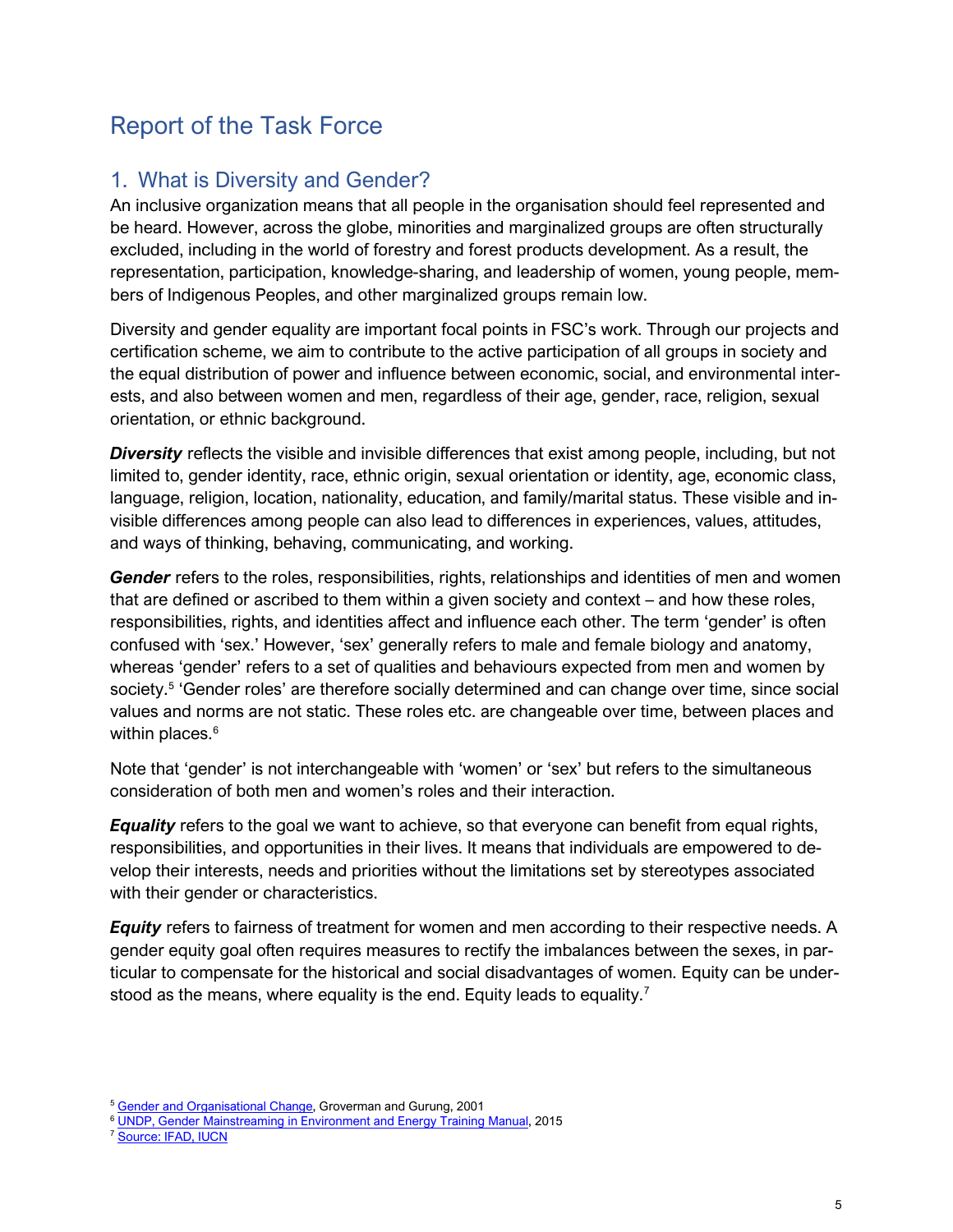## <span id="page-5-0"></span>2. Diversity and gender in FSC.

In [FSC's Global Strategy](https://fsc.org/en/newsfeed/fsc-global-strategy-2021-2026-demonstrating-the-value-and-benefits-of-forest-stewardship) 2021-2026, diversity and gender is part of all three strategies, showing the inclusiveness of the approach.

Strategy 1 says:

• Inspire and be inspired by new and existing members and partners to co-create local and global forest stewardship solutions to current forest related challenges such as climate change, biodiversity loss, gender inequity and violation of the rights of workers, Indigenous Peoples, and local communities, while responsibly delivering forest products and services to the world.

Strategy 2 says:

- FSC has created models for initiatives that increase access to markets or investments in forest products and services delivered by Indigenous Peoples, local communities, and smallholders, and promoting gender equity and diversity.
- Businesses deliver on their commitment to local and global sustainability agendas by adhering to FSC social values through certification, benefiting workers, Indigenous Peoples, and local communities, including gender and diversity perspectives.

And Strategy 3 refers to:

• FSC has engaged in visible alliances and partnerships to create impact by promoting forest certification and forest landscape solutions that protect the environment and respect the rights and improve the livelihoods of people depending on them. Partners may include governmental and intergovernmental institutions, companies, environmental and social NGOs, trade unions, gender equity organizations, Indigenous Peoples' organizations, funders, investors, and others.

#### <span id="page-5-1"></span>2.1 Diversity in FSC – a limited structured evaluation possible

FSC has quite some clear requirements in the certification scheme for diversity. A quantitative evaluation of standard development, certification processes, and certified forest management would require a systematic monitoring of data, which are being collected but not yet easily accessible in FSC. Diversity elements we would recommend to report are especially in the rights of workers, Indigenous Peoples, and communities, and in geographical representation. We have concentrated specifically on geographical origin as data is available for this.

#### <span id="page-5-2"></span>*2.1.1 Diversity in FSC's certification scheme*

For FSC, **the work in diversity includes equality for workers, Indigenous Peoples, local communities, and gender equality.** For many of these diversity elements, FSC has built approaches to promote equality **in the certification scheme**.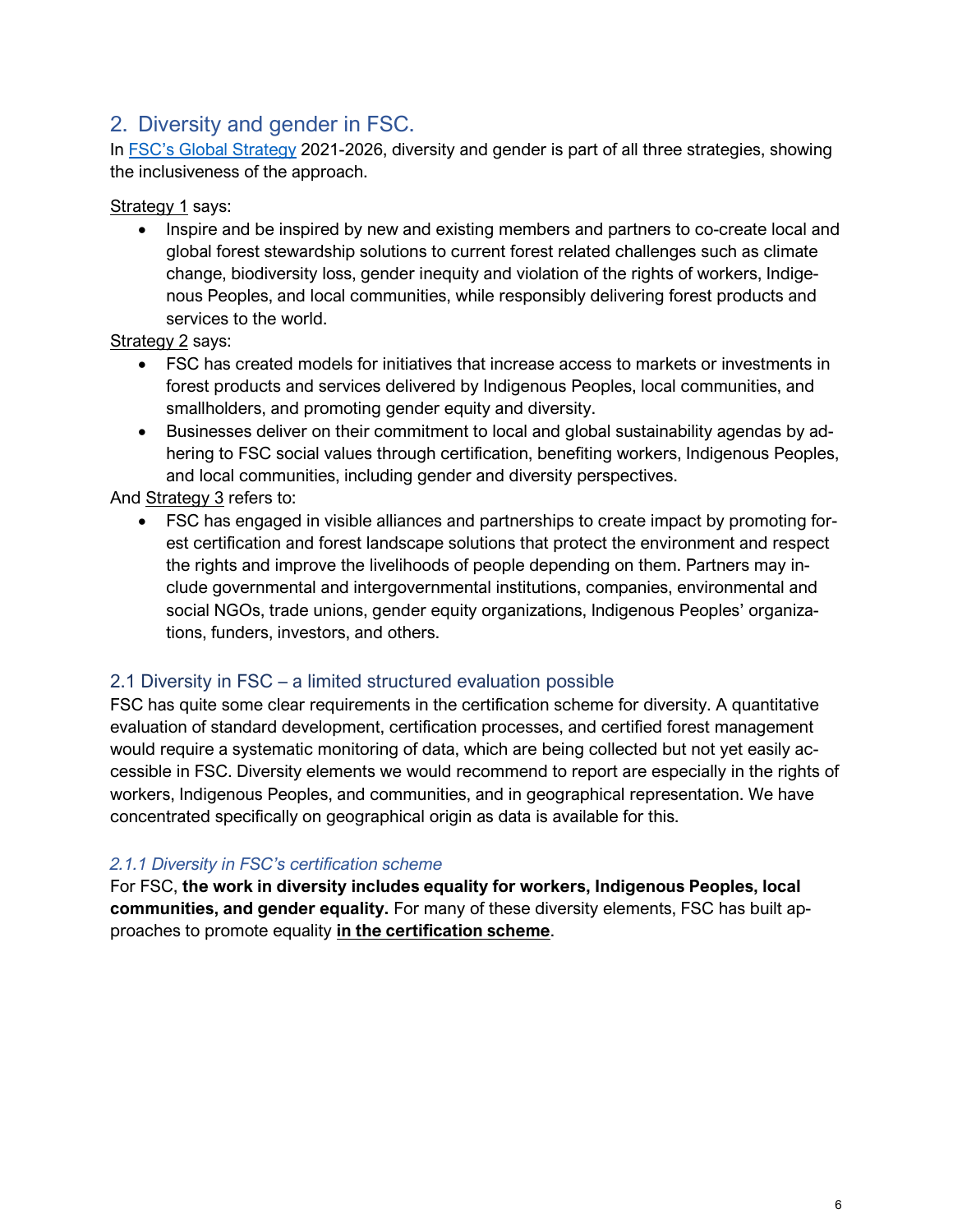

*Workers' rights* are the key component of Principle 2 in the [FSC Principles and Criteria](https://ic.fsc.org/en/document-center/id/59) for forest stewardship and recently the [ILO core labour](https://fsc.org/en/newsfeed/fsc-board-of-directors-approves-the-fsc-core-labour-requirements-within-the-fsc-chain-of) requirements were added to the FSC Chain of Custody requirements, including effective abolition of child labour, elimination of all forms of forced or compulsory labour, the elimination of discrimination in respect of employment and occupation, respect of freedom of association, and the effective recognition of the right to collective bargaining.

*Indigenous Peoples' traditional rights and engagement as well as community engagement* are the key components of Principle 3 and 4 in the [FSC Principles and Criteria,](https://ic.fsc.org/en/document-center/id/59) which requires all FSCcertified forest owners and managers to identify and uphold Indigenous Peoples' rights of land ownership, use of land, and access to resources the land may provide. The FSC P&C requires FSC-certified businesses to uphold the principles of free prior and informed consent (FPIC), that a community has the right to give or withhold its consent to proposals that may affect the lands it legally or customarily owns, occupies, or otherwise uses. In 2015, the Permanent Indigenous Peoples Committee (PIPC) was founded as an advisory group to the FSC Board of Directors to give Indigenous Peoples an active voice and a permanent representation within FSC. In 2020, [the FSC Indigenous](https://fsc.org/en/for-people/indigenous-peoples)  [Foundation](https://fsc.org/en/for-people/indigenous-peoples) was established, to give a voice to Indigenous Peoples on the continued management and preservation of the world's forests.

#### <span id="page-6-0"></span>*2.1.2 Diversity in FSC's staff*

In 2020, FSC Human Resources analysed diversity in FSC's global staff. This was done through a survey, an extended repeat of the 2018 survey which focussed mainly on gender only. The 2020 analysis was wider and included gender data and other diversity elements such as geographic origin and age.

**Two key comparisons of findings in diversity** show that diversity in these two criteria – origin of staff and age diversity in position level – may require some targeted attention in FSC's recruitment.

**Origin of staff – total in 2018 and 2020**

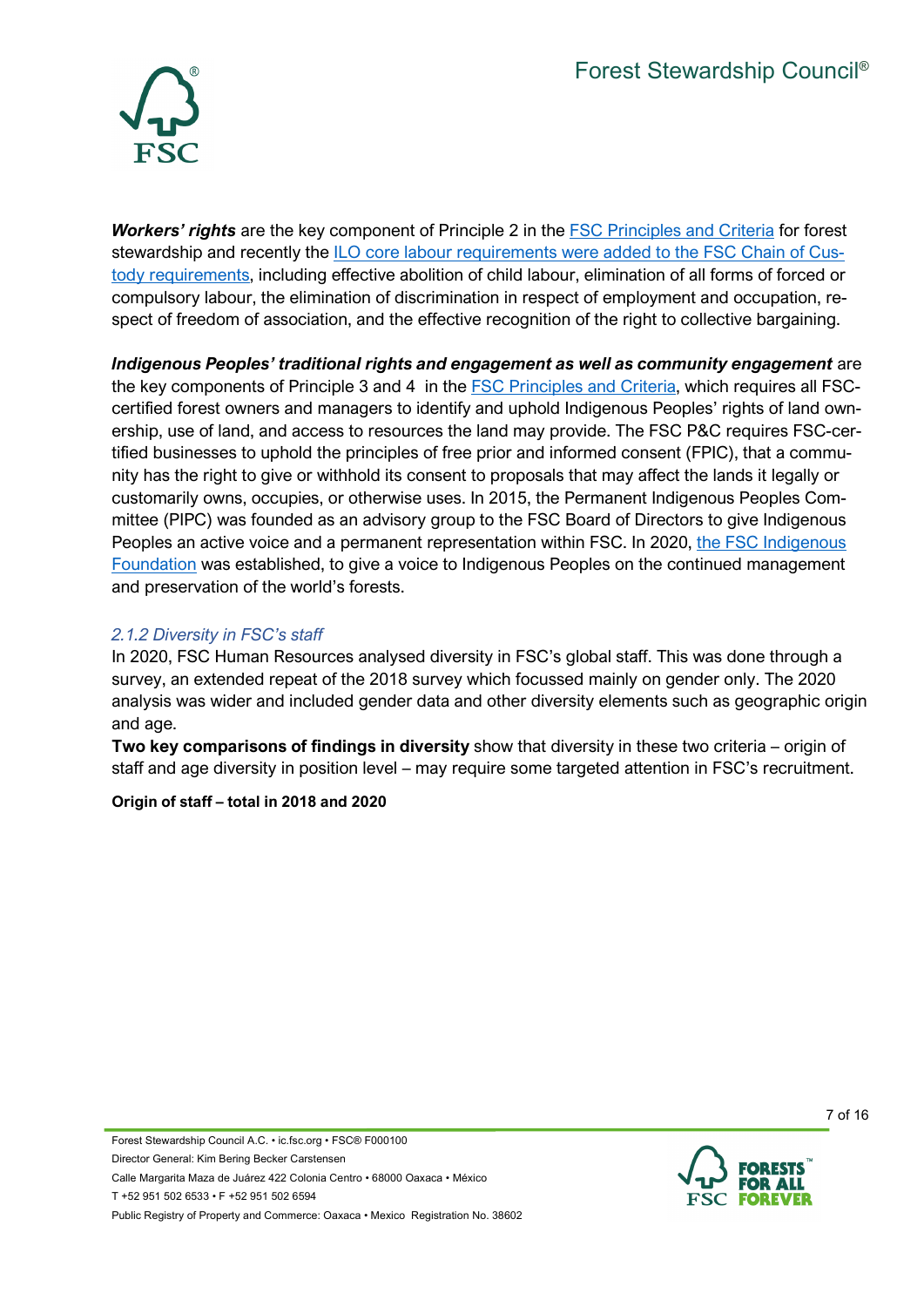

|                            | 2018 | 2020 |
|----------------------------|------|------|
| Europe                     | 47%  | 53%  |
| Northern America           | 11%  | 9%   |
| Australia + New<br>Zealand | 3%   | 3%   |
| <b>CIS-Countries</b>       | 7%   | 6%   |
| <b>North</b>               | 67%  | 70%  |
| Africa                     | 4%   | 5%   |
| Arabic World               | 0%   | 0%   |
| Latin America              | 16%  | 14%  |
| Asia Pacific               | 12%  | 10%  |
| South                      | 33%  | 30%  |





<span id="page-7-0"></span>Linked to scheme development, we evaluated the geographic origin of members of 20 FSC International working groups developing or revising FSC normative framework documents, such as policies, procedures, and standards. This shows the following: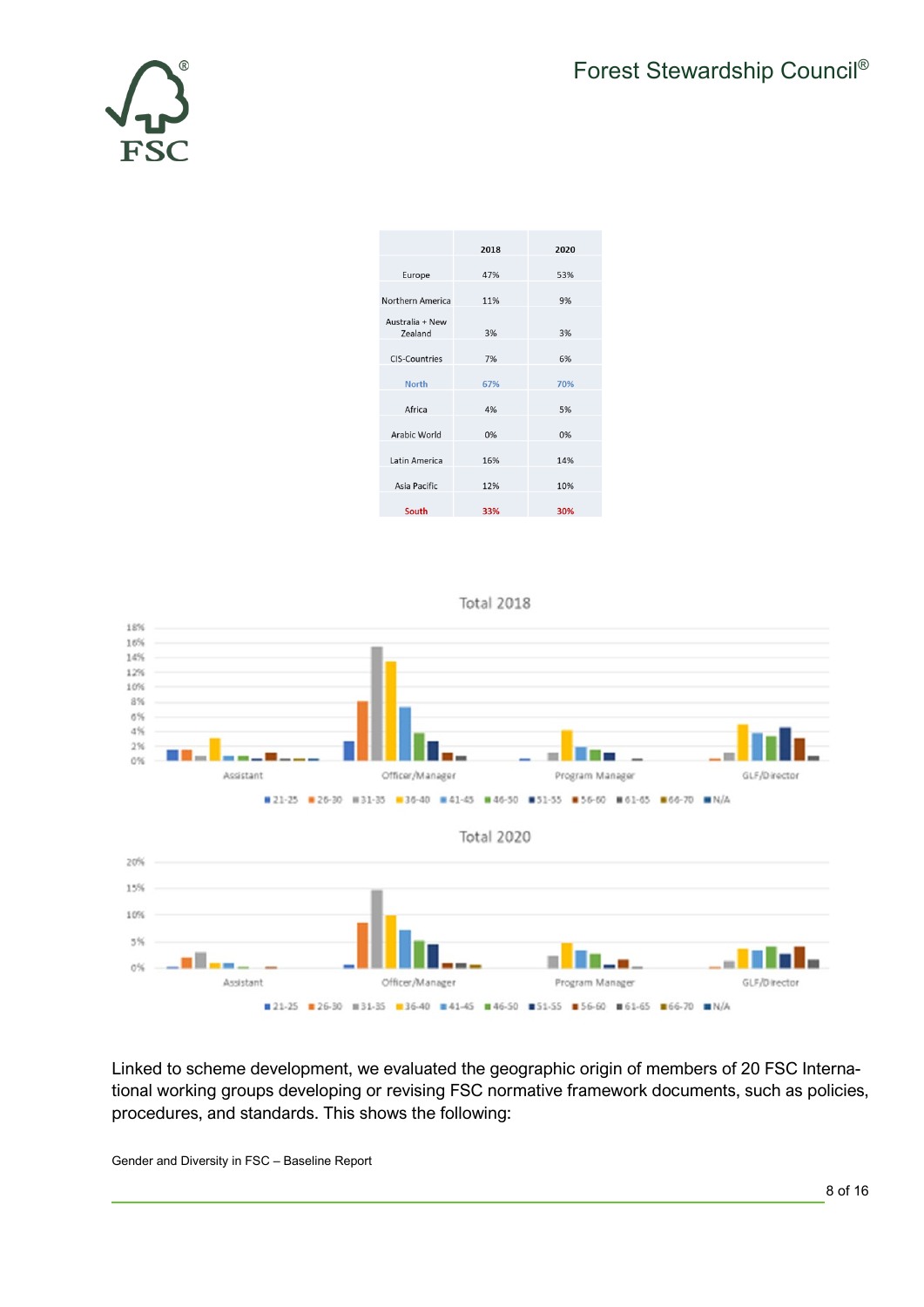



We also assessed the geographic origin of FSC Board members from the period of 2015 to 2021.



These graphs show that geographical diversity is especially difficult for representation from CIS (in the FSC Board, this region has not yet been represented) and Africa. That is perhaps known to some, but still worth mentioning.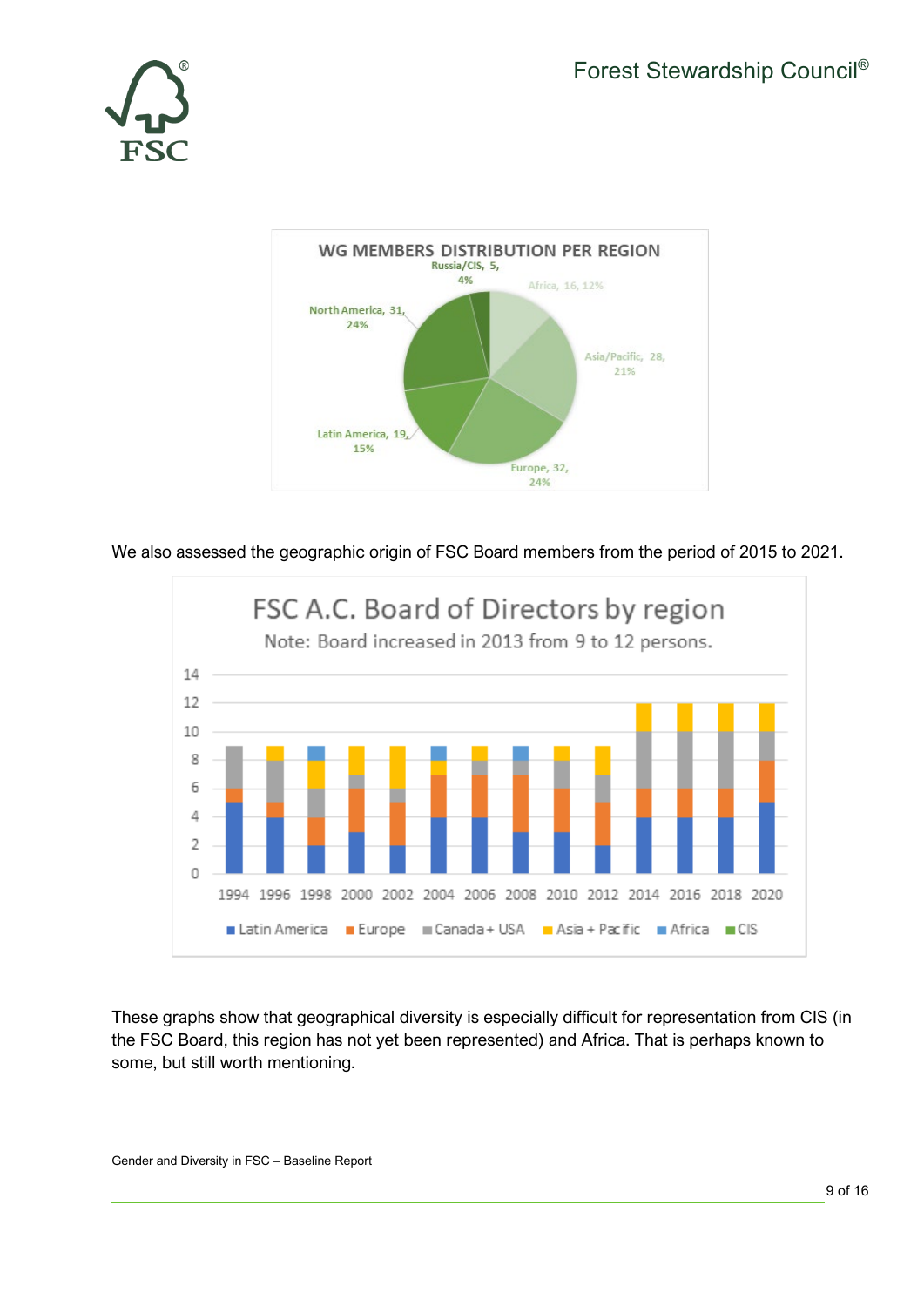

#### <span id="page-9-1"></span><span id="page-9-0"></span>2.2 Gender equality in FSC

#### *2.2.1 Gender equality in FSC's certification scheme*

Gender equality indicators in forest stewardship standards were introduced in 2012.

- In 2012, FSC introduced a gender criterion  $C2.2^8$  $C2.2^8$  in Version 5 of FSC-STD-01-001, the [Principles & Criteria](https://fsc.org/en/document-centre/documents/retrieve/16c5cce0-cccf-434d-953e-a27c6750fbad) (P&C) for Forest Stewardship.
- In 2015, the [International Generic Indicators](https://fsc.org/en/document-centre/documents/retrieve/2a0d35e7-2707-43ad-a493-3192b3daea6a) (IGI) in FSC-STD-60- 004 were launched, designed to address the Criteria of the P&C, and to be adaptable at national level for Forest Stewardship Standards (NFSS). Especially the nine indicators $9$  for C2.2 and those for C7.6 support gender equality in certified forest operations.
- The Gender Mainstreaming Steering Group, set up in 2015, in consultation with external gender experts and auditors developed Guidance towards these indicators in **Promoting Gender Equality** [in National Forest Stewardship Standards](https://fsc.org/en/document-centre/documents/resource/247) (FSC-GUI-60-005)
- Since the [revised IGIs](https://fsc.org/en/document-centre/documents/resource/262) in 2015, National FSC Standard Development Groups (FSC SDG) can adopt or adapt the gender requirements in national indicators to their own national realities. The guidance is also used during forest management evaluations by auditors.

<span id="page-9-2"></span><sup>8</sup> FSC P&C, Criterion 2.2 and FSC-GUI-60-005 'Promoting Gender Equality in National Forest Stev management operation 'shall promote gender equality in employment practices, training opportunities, awarding of contracts, processes of engagement and management activities.'

<span id="page-9-3"></span><sup>9</sup> 2.2 The Organization\* shall\* promote gender equality\* in employment practices, training

opportunities, awarding of contracts, processes of engagement\*and management activities.

- 2.2.1 Systems are implemented that promote gender equality\* and prevent gender discrimination in employment practices, training opportunities, awarding of contracts, processes of engagement\* and management activities.
- 2.2.2 Job opportunities are open to both women and men under the same conditions, and women are encouraged to participate actively in all levels of employment.
- 2.2.3 Work typically carried out by women (nurseries, silviculture, Non-Timber Forest Product harvesting, weighing, packing, etc.) is included in training and health & safety programs to the same extent as work typically carried out by men.
- 2.2.4 Women and men are paid the same wage when they do the same work.
- 2.2.5 Women are paid directly and using mutually agreed methods (e.g. direct bank transfer, direct payments for school fees, etc.) to ensure they safely receive and retain their wages.
- 2.2.6 Maternity leave is no less than a six-week period after childbirth.
- 2.2.7 Paternity leave is available and there is no penalty for taking it.
- 2.2.8 Meetings, management committees and decision-making forums are organized to include women and men, and to facilitate the active participation of both.2.2.9 Confidential and effective mechanisms exist for reporting and eliminating cases of sexual harassment and discrimination based on gender, marital status, parenthood, or sexual orientation.

Gender and Diversity in FSC – Baseline Report

## GENDER & NTFPS

*A substantial amount of research has been done on gender and forestry. <sup>1</sup> In many parts of the world, and especially in the informal sector, men and women collect and use timber and NTFP. Gender differences in the use of forest products depend on the level of commercialization, e.g., women mostly collect products for subsistence use, and men deal with forest products with commercial value. Some activities like charcoal making, tree nurseries, and wood processing involve both women and men, and hunting is more often seen as men's business, with local exceptions. This noted gender-based division of work is based on both cultural traditions and socio-economic differences. Gender roles can change over time and in response to changing circumstances. Although women's uses of forest resources often differ from those of men, many programs tend to overlook women's specific needs regarding forestry and NTFPs, which could include mapping of HCVs, the choice of plantation/ monoculture designs, and preferences for access to Ecosystem Services. This is mainly due to the lack of adequate data, information, and methodologies to address this issue.*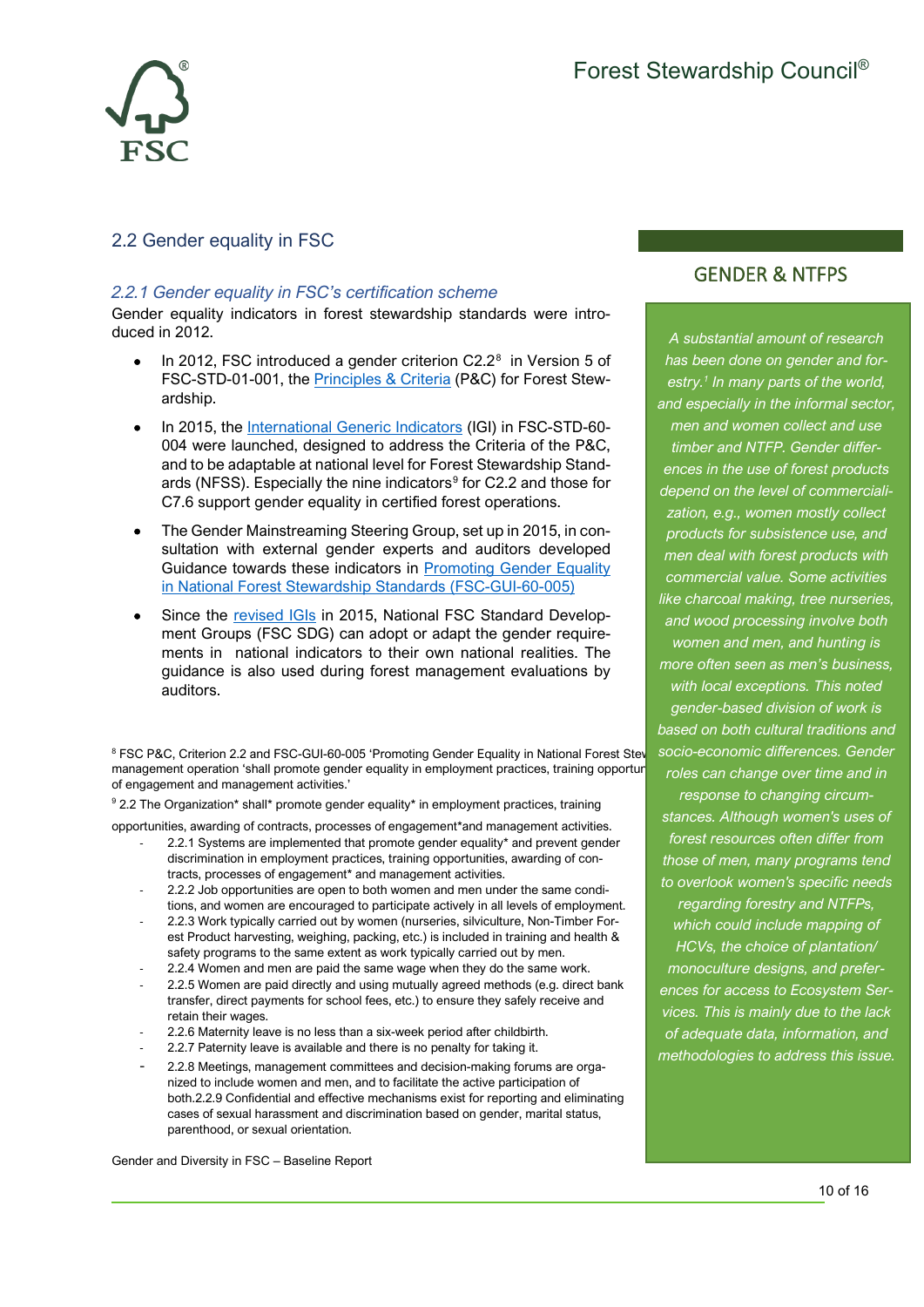

#### <span id="page-10-0"></span>*Implementation of Gender requirements in FSC's certification scheme and auditing systems*

The Task Force monitored whether FSC Criterion C2.2 and its related IGIs (see footnote) and national indicators are implemented in certified forests and findings of the implementation are considered in the regular reviews of the NFSS and FSC P&C. Th[i](#page-15-4)s needs t<sup>i</sup>o be done for 80+ countries. For gender equality, it is important to keep in mind that certified forest managers and auditors conduct stakeholder mapping and consultations, which are probably more meaningful when they are gender inclusive and gender sensitive. As an example, specific attention in the context to gender equality should be given to the role of Non-Timber Forest Products (NTFPs). Please note the text box<sup>[10](#page-10-3)</sup> for an explanation why this is an important element for gender equality.

To better understand what the implementation of FSC's gender requirements means in different countries, and whether impacts could be influenced by the gender awareness, the Task Force analyzed

- the composition of the members of diverse FSC Working Groups (WG) including the SDGs.
- <span id="page-10-1"></span>• the National Forest standard (NFSS) developed by these FSC WGs.
- the certification reports based on the new NFSS.
- interviews with auditors, ASI Staff and coordinators of FSC SDGs and other experts.

#### The gender indicator in the NFSS

In the process of developing an NFSS, IGIs of the FSC-STD-60-004 can be adopted as they are, adapted to the national context, or dropped. By the end of 2019, 25 NFSSs were based on the P&C Version 5 with the new Gender Criterion. Within these 25 NFSS, some of the nine C2.2 IGIs were more often adapted or dropped than others:

- Mostly **adopted** was the IGI 2.2.6, regulating maternity leave to underline the relevance of this right to childcare after birth, with a minimum time for leave throughout all countries and regions.
- Mostly **dropped** was IGI 2.2.5, ensuring payment of salaries to female employees, for instance in countries in the global north, understanding that this is already covered under P 1. The relatively low drop in Global South countries (22%) could be due to lack of respective laws or lack of trust in law application.
- <span id="page-10-2"></span>• Mostly **adapted** was the IGI 2.2.1, asking for a system to ensure gender equality as an overall concept, outlined as a procedure in the Organization's internal framework. Several different descriptions on how to implement this requirement with additional information were developed, some also referring to national legislation to follow.

#### Findings from certification report analysis

In January 2020, 195 forest operations (12 per cent of all certificates globally) were audited against the earlier mentioned 25 NFSS. In every fifth audit (in 36 of the 195), non-conformances of forest management with the gender requirements were detected and raised as Corrective Action Requests (CARs). The CARs need to be addressed by the next audit to make positive change to the status quo.

<span id="page-10-3"></span>Reporting on the "number of men and of women of people working" in certified FM operations has been a requirement since 2009, when the FSC Std 20-007 was introduced. This data is available in the public FM reports but is difficult to access and not for generalization because the reporting format requirements (FSC-STD-20- 007 b) are not standardized and it is not traceable who was counted (e.g. people working in the certified operations with permanent contracts, or also day laborers and contractors; only "workers" or also people in high positions; only forest workers or also administrative staff).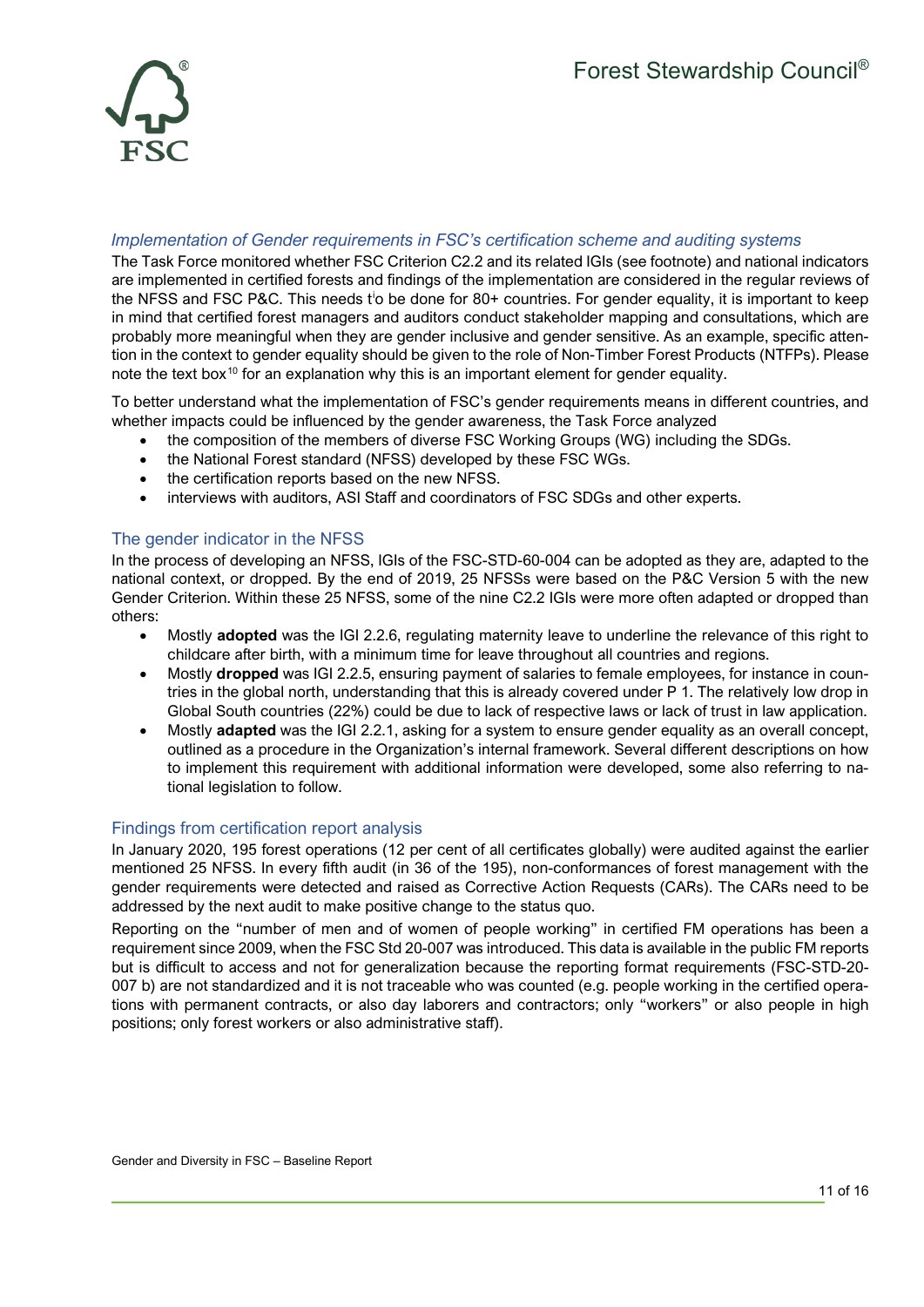

#### <span id="page-11-0"></span>Expert interviews

The Task force organized two surveys, one to **auditors** and one to the **FSC Network**, to assess perspectives on the relevance and auditability of the gender requirements in FSC. Response rates were low, also due to COVID-19, and a planned workshop at the 2020 CB meeting on auditing gender and diversity was impossible. **ASI Social experts** strongly recommend that FSC require gender training of auditors and Social Lead auditors for forest management audits.

**ISEAL and BSR** presented findings from key literature and from interviews with 9 ISEAL members 'over the last 3 years' in ["End-line Report: Mainstreaming gender equality](https://www.isealalliance.org/sites/default/files/resource/2020-06/ISEAL_Mainstreaming%20Gender%20Equality_2020_V5B_0.pdf) considerations within multi-stakeholder initiatives" (June 2020). In the below overview, FSC is identified as Member 6 and the assessment is: *Basic efforts (are) made to incorporate gender aware language across the system and standard but no further thinking or strategizing around gender issues. Staff awareness of gender issues is low and no dedicated resourcing to this. No gendered monitoring in place*. ISEAL confirmed that FSC's Guidance document Promoting Gender Equality in NFSS provides good examples for other ISEAL members schemes.



#### <span id="page-11-1"></span>*2.2.2 Gender equality in FSC's staff*

In 2018, FSC for the first time collected data on gender of world-wide staff. These baseline data are collected to

|                 | Headcount FTE * |           |      |  |
|-----------------|-----------------|-----------|------|--|
|                 |                 | 2018 2020 | 2020 |  |
| Staff in Bonn   | 82.             | 92        | 88   |  |
| External Staff  | $22$            | 40        | 36   |  |
| Network Partner | 155             | 158       | 137  |  |
| Total           | 259             | 290       | 261  |  |

identify possible gaps and trends in the gender balance of FSC staff, enabling management to identify whether the composition of teams reflects gender and diversity balance or needs further considerations. We repeated this exercise in 2020, complementing it with extended data.

The 2020 survey was responded to by most of the network partners and included external staff (incl. regional staff) and staff in the Bonn office.

The survey included for all three categories in the table an assessment by age, position level tenure, geographic origin towards gender (men/women). The complete report sits in a power point overview.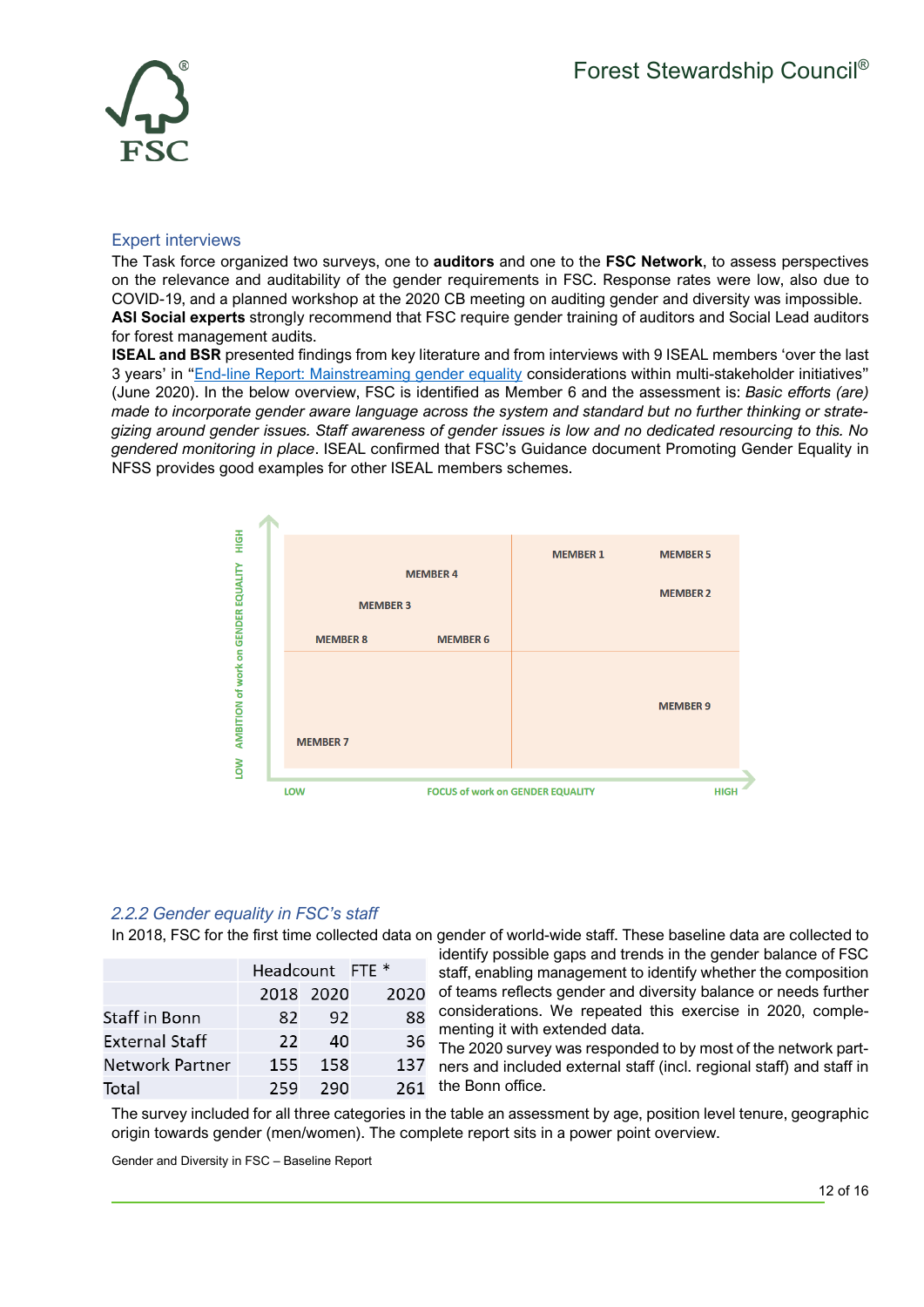

A comparison of gender distribution in FSC's global staff:<sup>[11](#page-12-0)</sup>





## Gender Distribution

• With staff in the Bonn office, female staff increased in the Bonn office, with the percentage of female staff decreased among external staff and network partners. All changes are below 10 per cent and mostly in the range of 3 per cent.

The task force also looked at the position level versus gender.

<span id="page-12-0"></span><sup>11</sup> The data for 2020 were systematically collected and are more comprehensible than those of 2018, which doesn't always allow for full comparison.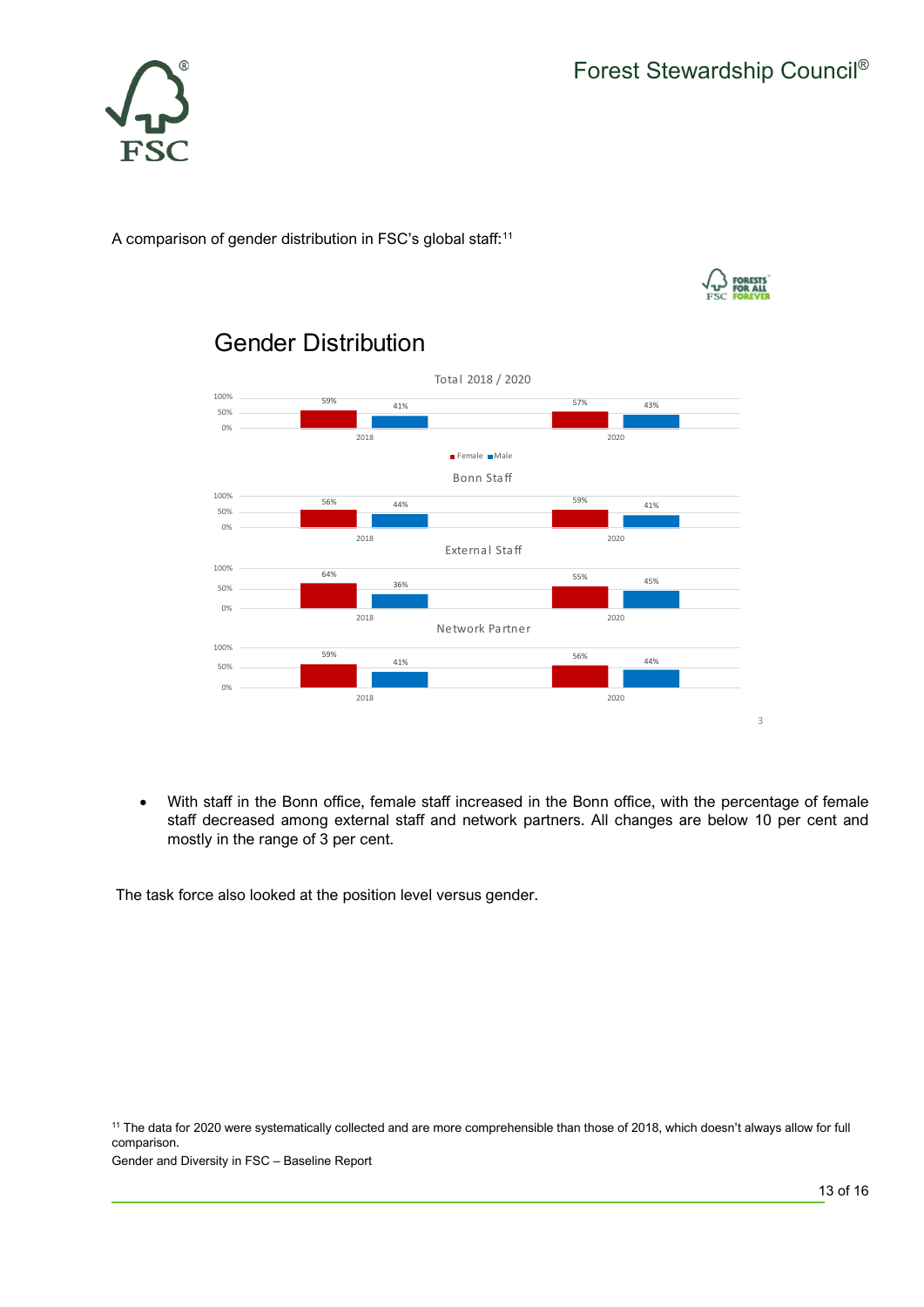



<span id="page-13-0"></span>This overview shows that in leadership positions in FSC (Global Leadership Forum members and Directors), men are better represented. In manager, officer and assistant ranks, women have a higher share. This is the case for all three categories of staff<sup>[12](#page-13-2)</sup> (Bonn, external and NP).

#### *2.2.3 Gender equality in FSC working groups and decision bodies*

#### Composition of FSC Working Groups

The composition of 23 SDGs and 20 other FSC WGs was assessed. Altogether, 222 SDG members and 133 WG members were counted. While at SDGs, the overall participation of women is 23 per cent, while at the WG level, it reaches 37%.

In other words: on average, more men than women participated in FSC WGs. In SDGs (those who develop the NFSS), fewer than every fourth person is a woman.



#### <span id="page-13-1"></span>FSC Board of Directors

The below graph shows the composition of the FSC Board of Directors.

<span id="page-13-2"></span>Gender and Diversity in FSC – Baseline Report <sup>12</sup> Note that these are figures of 2020 and staff composition may have changed in 2021.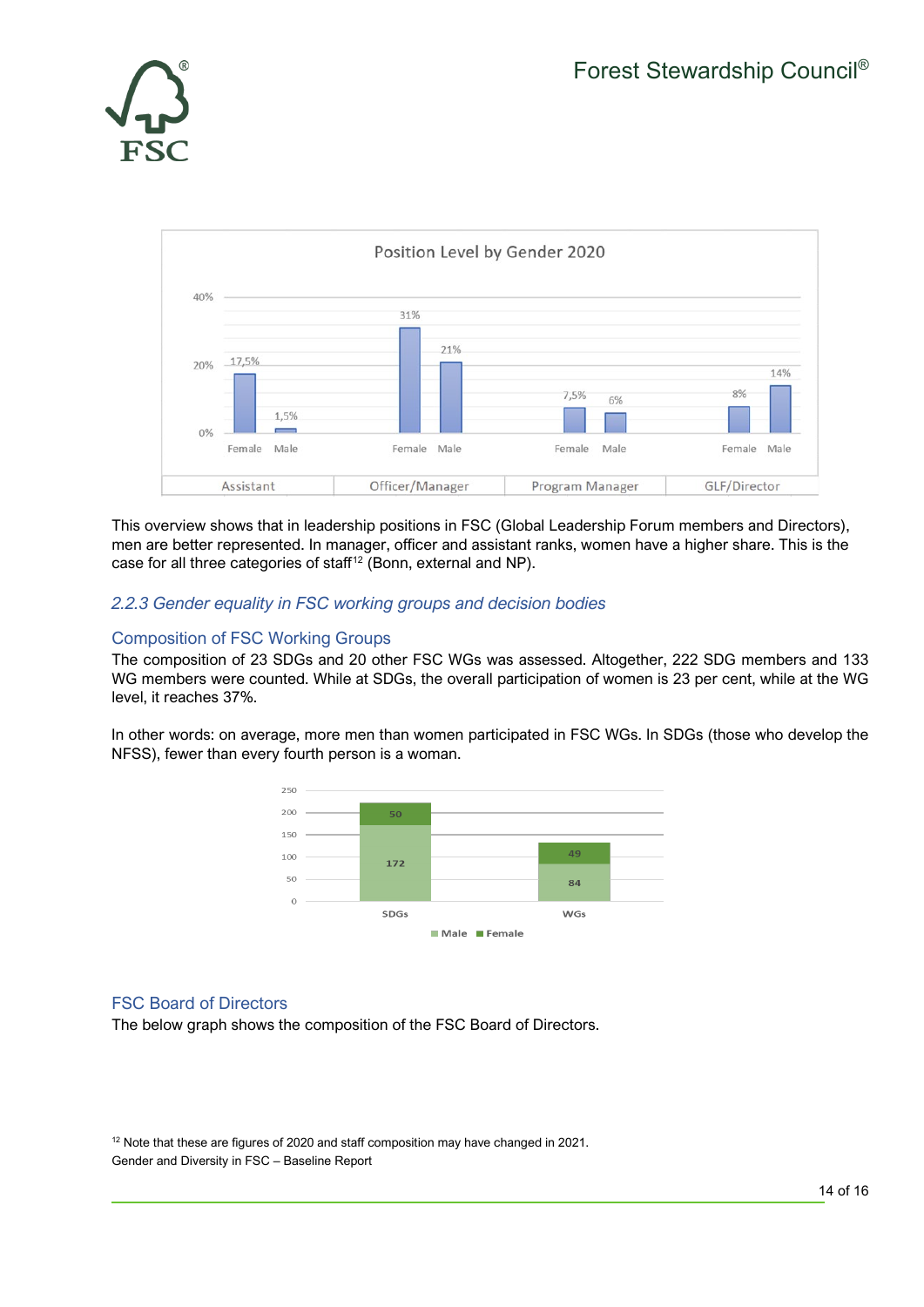



#### <span id="page-14-0"></span>Other FSC activities related to gender

- Since 8th March 2015, FSC has a 'Board Special Representative on *Gender;'* since 2016, FSC dedicates staff time to support work on research in gender and diversity issues, and to disseminate findings. This includes being part of ISEALs gender working group.
- General Assemblies (GAs) historically host "women in forestry" sessions to raise awareness in addressing gender issues; at the 2014 GA, the development of a Gender Equality Strategy was discussed and ultimately adopted in the Global Strategic Plan 2015-2020.
- <span id="page-14-1"></span>• Since 2018, FSC has evaluated staff engagement from a gender and diversity perspective. This includes the establishment in 2019 of the Diversity and Gender Task Force, responsible for this report.

## 3. Communication and learning on Diversity and Gender.

<span id="page-14-2"></span>Communication and learning on diversity and gender in FSC are not yet very much developed in this stage. There are two reasons for that: firstly, we needed to identify where we are, to be able to understand the need for learning and what we could communicate. This is now done. Secondly, the learning was very much hindered by the pandemic, which made all global meetings virtual meetings and reduced the time for these meetings considerably. Most of what is described in this chapter is either in the process of being prepared (website) or planned to be implemented as soon as possible under the conditions of pandemic and meeting schedules.

#### *3.1 Learning on diversity and gender*

Two main target groups have been identified: FSC global staff / FSC network and NFSS standard development groups, and certification bodies. We had hoped to be able to present findings and learnings to the General Assembly, identifying next steps. However, many of the meetings we planned for these learning workshops didn't happen due to the pandemic and work in learning is therefore considerably delayed.